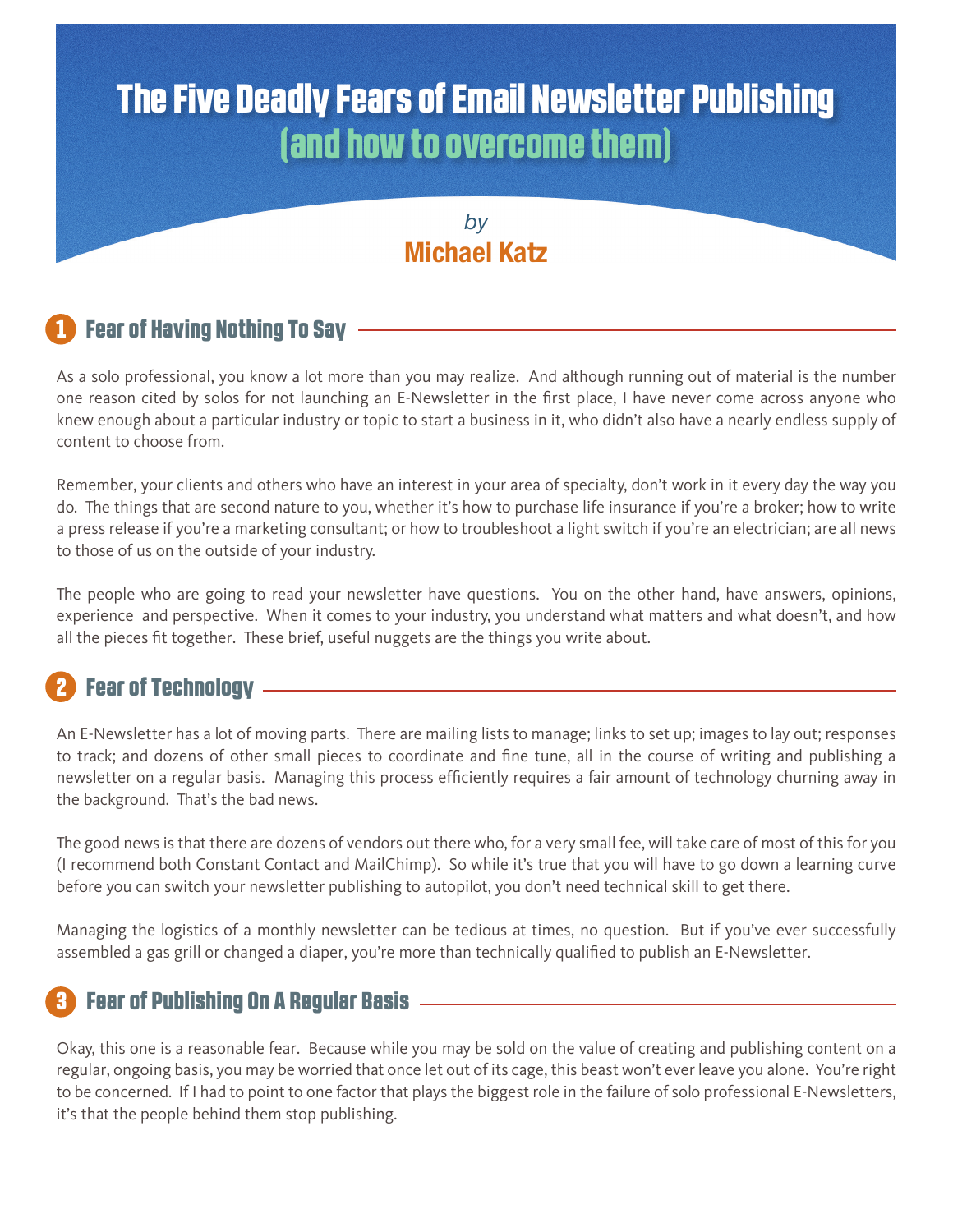Like starting an exercise program, we all go great guns out of the gate: telling everybody we know, celebrating every issue. But (also like exercise), by month four or five the thrill is gone and many people start to wonder how to quietly put the thing out of its misery.

I'm happy to say that I've discovered two solutions to this potential problem.

First, publish monthly. Although it may seem that dropping back to a less frequent schedule will reduce the burden, in practice the opposite is true. The less often you publish, the bigger a deal it is and the more it seems to hang over your head. A monthly schedule, on the other hand, means that the next issue is never more than 30 days away and you will find yourself less concerned with achieving perfection each time. (You could publish more frequently too, but that may be biting off more than you're ready for – start monthly.)

Second, create a publishing schedule and stick to it. First Tuesday of the month, third Friday, whatever. The important thing is that you bake it into your monthly work schedule. An E-Newsletter will never be today's top priority and unless you explicitly determine when it will come out, you're more likely than not to keep pushing it to the back burner.

# **Fear of Writing -**

I hear it every day from the solo professionals I work with: "I can't put out an email newsletter, I'm a lousy writer." Well, you'll be happy to learn that writing an E-Newsletter – like email and social media in general – is a lot more like talking than writing.

The best newsletters don't read like stiff, business journal articles. After all, E-Newsletters are simply glorified emails, and email is fundamentally a two-way conversation. The more you can write in an authentic, friendly, spoken manner, the more it will feel to readers like somebody (i.e., you) is really on the other end. As a solo, that's one of your competitive advantages.

So don't worry about something that your high school English teacher would be proud of. Focus on turning out something that breaks down the walls between you and your potential clients. Something real.

### **Fear of Competition -**

As recently as 15 years ago, few people or companies published content. Today, we do it all day long across any number of platforms. That means your potential readers have a lot more to choose from and you have a lot more competition for whatever it is you write.

But do you know anybody who consumes less content than they did five years ago? Me neither. We all read more than ever before. A good E-Newsletter sent to your house list will still be opened by a quarter to a third of the people it's sent to. That's still way higher than the number of people who visit your blog, read your Tweets or pay attention to your LinkedIn updates.

The fact is, an E-Newsletter is still the single most cost-effective way to demonstrate your expertise, make a personal connection and stay top of mind with everyone you know. So sure, it's not as easy as it once was. But pound for pound, there is no better way to leverage your relationships (and build new ones) than with a monthly e-mail newsletter.